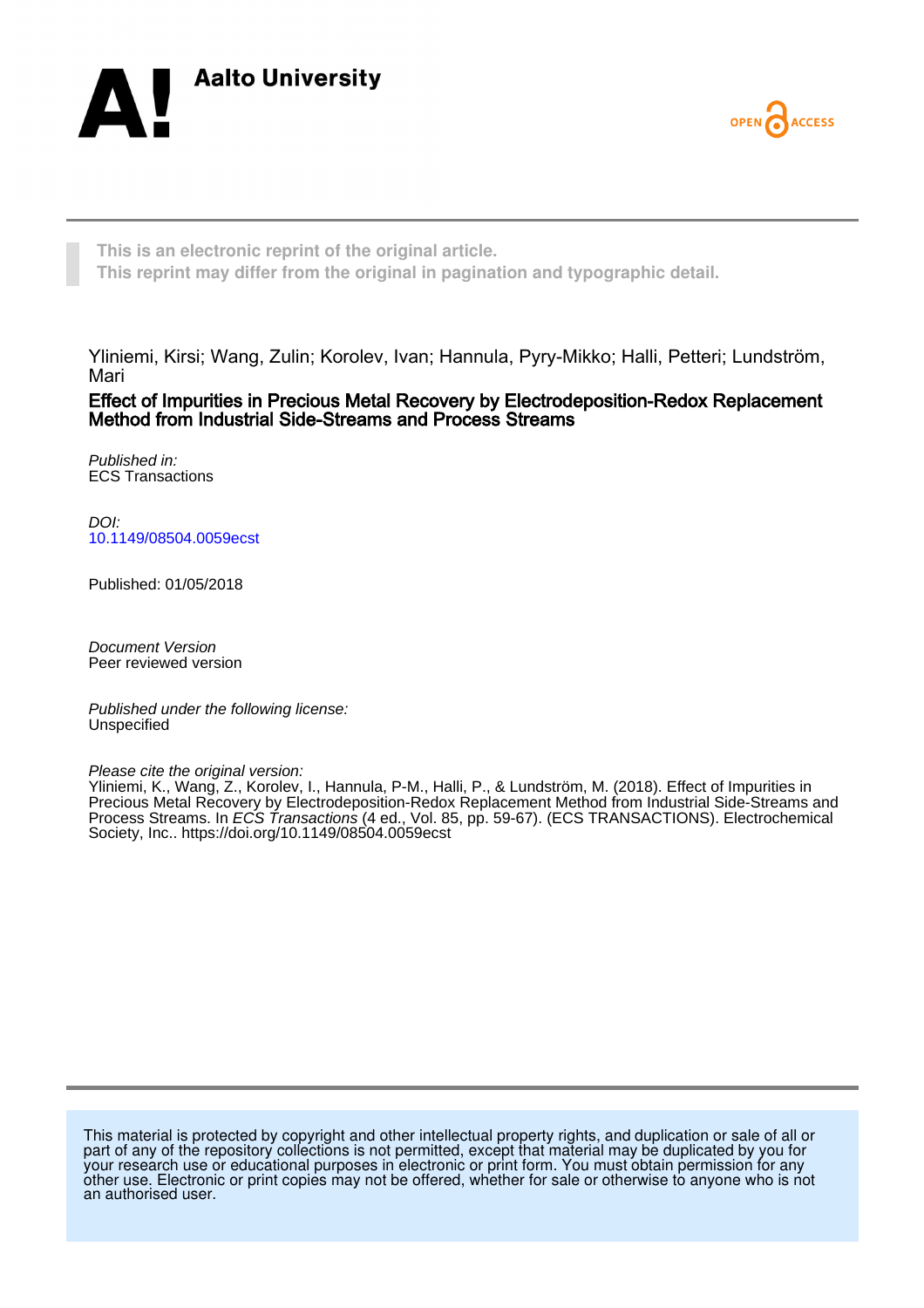# **Effect of Impurities in Precious Metal Recovery by Electrodeposition-Redox Replacement Method from Industrial Side-Streams and Process Streams**

Kirsi Yliniemi<sup>a</sup>, Zulin Wang<sup>a</sup>, Ivan Korolev<sup>a,b</sup>, Pyry Hannula<sup>a</sup>, Petteri Halli<sup>a</sup> and Mari Lundström<sup>a</sup>

<sup>a</sup> Department of Chemical and Metallurgical Engineering, Aalto University School of Chemical Engineering, P.O. Box 16200, FI-00076 Aalto, Finland

<sup>b</sup> Outotec (Finland) Oy, P.O. Box 69, Kuparitie 10, FI-28101 Pori, Finland

The recovery of precious metals (Ag and Au) by electrodeposition-redox replacement (EDRR) method was studied in three different solutions: sulfate based Zn-Fe-Ag solution, chloride based Cu-Fe-Au solution and industrial multimetal chloride solution. The common factor to these solutions is that the base metal is present in g/L scale while the precious metal is present in ppm or lower level. The results showed that the presence of Fe (in g/L scale) decreases the recovery efficiency of precious metals but at the same time, it may lead to selective dissolution of the base metal (Zn or Cu) resulting in the higher purity of the precious metal deposit. Moreover, a successful deposition of Au on carbon nanotube (CNT) films from industrial multi-metal solution was demonstrated.

#### **Introduction**

It has become obvious that in order to fulfill the global demand of precious metals, secondary raw material sources need to be identified and utilized more effectively (1,2). As a result, also minor metals present in industrial solid or liquid wastes could act as a potential raw material source (3). However, the low concentration of these minor metals *cf.* the base metal poses a challenge as how to recover metals from liquid side-streams energy and cost efficiently; often the precious metals are present in ppm (or even ppb) level while the base metal can be present in tens of g/L in hydrometallurgical solutions.

In addition to scarce precious metal resources, these solutions may also possess environmental risks, often due to inherent nature of the base metal or impurities (Pb, As, Ni, Co, etc.). Therefore, the circular economy principles – reduce, reuse, recycle, recover – are becoming ever more important in the global metal manufacturing (4).

Typically, the recovery of metals from industrial streams is performed by solvent extraction, cementation or precipitation, chemical reduction, or electrowinning. However, such methods are not always applicable when it comes to the solutions containing only trace amounts of valuable metals.

<span id="page-1-0"></span>Recently, we utilized electrodeposition-redox replacement (EDRR) method to extract Ag from Zn process streams (5). In EDRR method, the base metal (such as Zn) is first deposited during the electrodeposition step, followed by a redox replacement step in the absence of applied potential or current. During this latter step, the deposited less noble metal is spontaneously replaced by a more noble metal (such as Ag) still present in the solution. As a result, Ag is enriched on the electrode. The EDRR proved to be extremely successful for synthetic solutions mimicking the Zn/Ag ratio typical in hydrometallurgical processes and actually, Ag was recovered even from as low as ppb concentrations of the solutions while Zn concentration was 60  $g/L$  [\(5\)](#page-1-0).

Principles of redox replacement has earlier been used in the preparation of defect free monolayers for example by surface-limited redox replacement (SLRR), pioneered by Brankovic *et al.* (6) or electrochemical atomic layer deposition, pioneered by Gregory and Stickney (7). In these methods, underpotential deposition of the sacrificial metal is considered critical, and as only the upmost layer experiences such a redox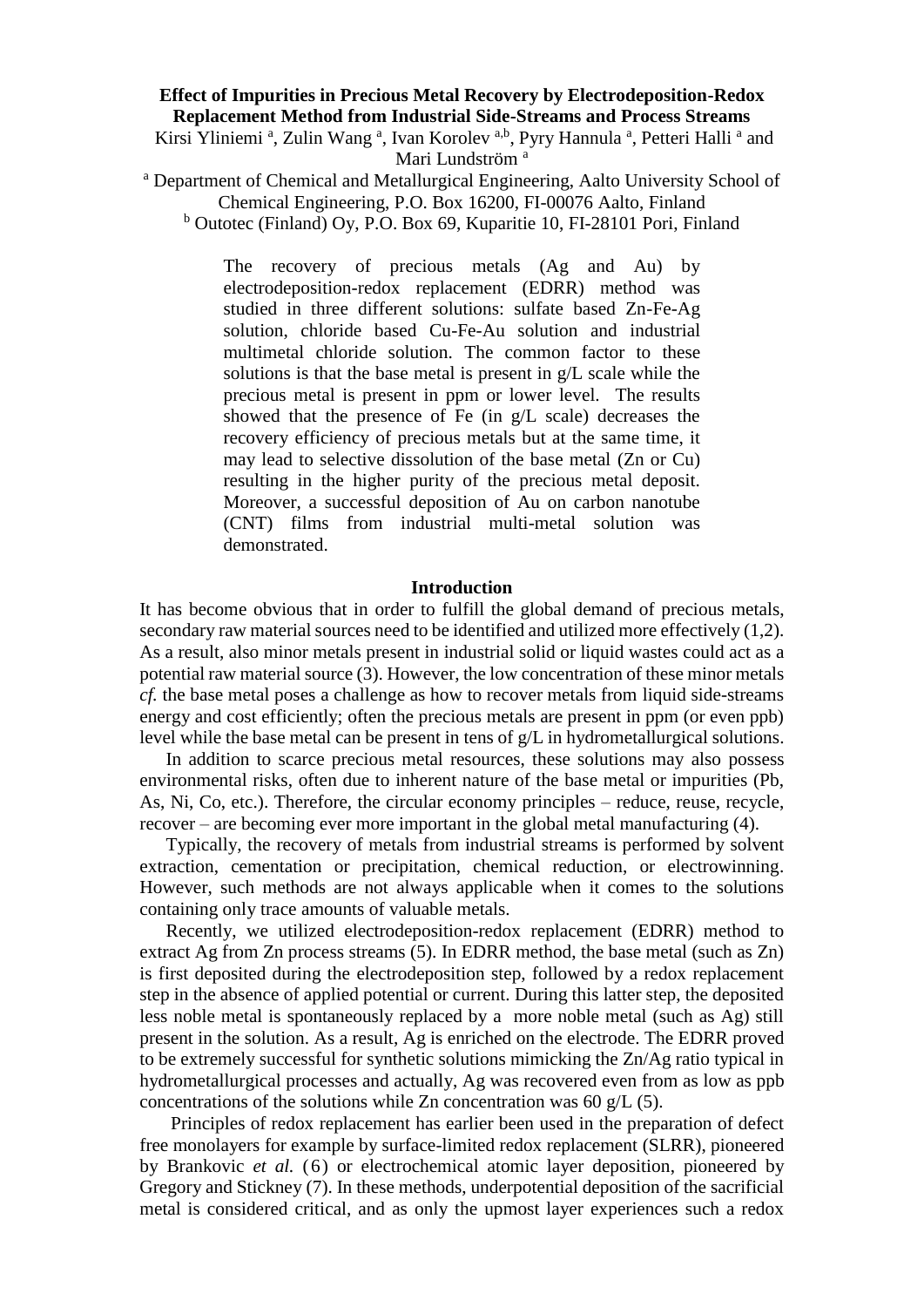replacement (8), SLRR and e-ALD results in smooths monolayers which may be expanded to multilayers by repetitive cycling of SLRR or e-ALD steps. However, instead of underpotential deposition which is used in SLRR and e-ALD, electrodeposition often results in the deposits with porous nature, and thus the redox replacement can take place also "deeper" in the deposit of the sacrificial base metal in EDRR. Therefore, the high concentration of base metal – which often causes problems in the traditional recovery methods – is actually beneficial for the precious metal enrichment.

Our previous study was performed only in two-component synthetic solution while the real industrial solutions typically have a complex multi-metal solution matrix, Fe being the most typical impurity present in the hydrometallurgical processes. Therefore, in this paper, the effect of impurities on the EDRR operation is studies in three different cases; Fe in Zn-Ag system, Fe in Cu-Au system and multimetal impurities in Cu-Au system.

## **Experimental**

## Chemicals and Solutions

The solution compositions reflect the typical Zn and Cu process solution. The composition of solutions with Zn as a base metal was 60 g/L Zn (from  $ZnSO_4$ -7H<sub>2</sub>O,  $≥99\%$ , VWR, Belgium), 10 g/L H<sub>2</sub>SO<sub>4</sub> (H<sub>2</sub>SO<sub>4</sub>, 95-97% for analysis, EMD Millipore, Gemany), 100 ppm Ag (ReagentPlus<sup>®</sup> AgNO<sub>3</sub>, >99.0%, Sigma-Aldrich, USA) and 1-10 g/L Fe (with Fe<sup>2+</sup>/Fe<sup>3+</sup> ratio of 1/0.08 (FeSO<sub>4</sub>·7 H<sub>2</sub>O,  $\geq$  99%, ACS grade, Alfa Aesar,  $Fe<sub>2</sub>(SO<sub>4</sub>)<sub>3</sub>·x H<sub>2</sub>O, Fe<sup>3+</sup> > 22%$ , VWR, EC).

The composition of solutions with Cu as a base metal was 2.7 g/L Cu (from CuCl2∙2H2O, ≥99%, analytical grade, ACROS Organics, US), 2 M NaCl (technical grade), 8 ppm Au ( $PrimAg^{\circledR}$  Au reference solution, 1000 mg/L Au in 5 M HCl matrix, ROMIL Ltd., UK) and 0.32 g/L Fe (FeCl3⋅6 H<sub>2</sub>O, ACS grade, Merck Millipore, Germany).

Table I shows the main elemental composition of the industrial chloride based process solution, originating from HydroCopper demonstration plant (9).

| <b>Element</b> | mg/l   |
|----------------|--------|
| Cu             | 39000  |
| Fe             | 3.54   |
| Te             | 0.013  |
| <b>Se</b>      | 7450   |
| Ni             | 49.1   |
| Si             | 14.1   |
| Au             | 0.0313 |
| $\sigma$       | 2.31   |

**TABLE I.** ICP-MS and ICP-OES analysis of the utilized industrial process solution.

Electrodeposition – Redox Replacement (EDRR)

The Electrodeposition – Redox Replacement (EDRR) was performed in a typical threeelectrode cell: Pt sheets (Kultakeskus, Finland) were used as a working and counter electrodes. The reference electrode was either saturated mercury/mercurous sulfate electrode MSE (Zn-Fe-Ag solutions) or standard calomel electrode SCE (Cu-Fe-Au solutions). For clarity and to ease the comparison, all potentials are referred towards SCE.

Prior the EDRR, cyclic voltammograms were measured in the solutions of question, in order to find relevant EDRR parameters. The electrodeposition step was controlled by the deposition potential, time and redox replacement step was controlled either by so called cut-off potential – i.e. the open circuit potential which the system was allowed to reach before next electrodeposition step took place - or cut-off time.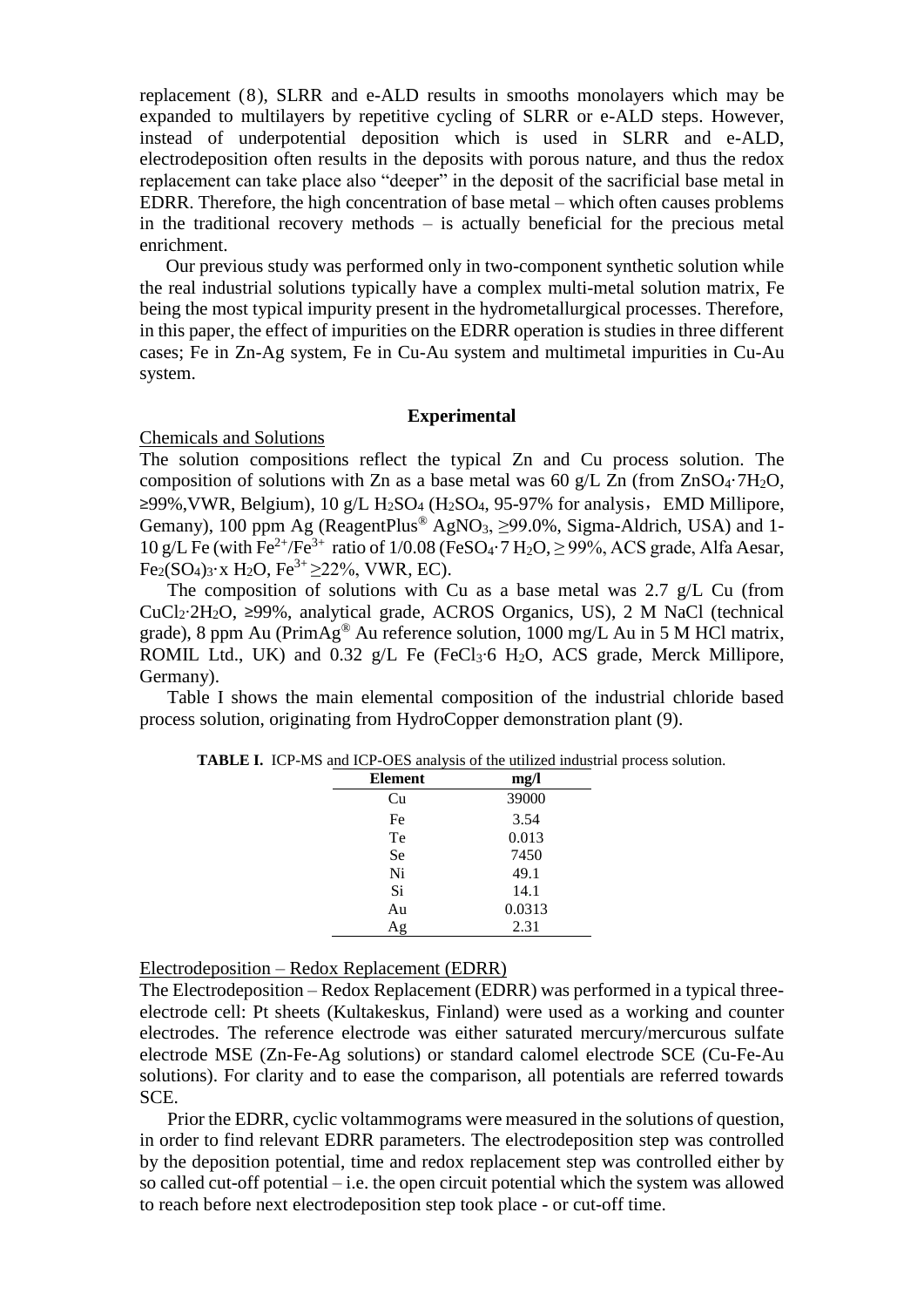For Zn-Fe-Ag solutions, the deposition took place at -1.1 V vs. SCE for 5 s and the cut-off potential was  $+ 0.3$  V vs. SCE or alternatively, cut-off time (1000 s) was used. For Cu-Fe-Au solutions, the deposition took place at -0.3 V vs. SCE for 5 s and the cutoff time was 120 s. For Au particle formation directly on the free-standing carbon nanotube (CNT) films, the EDRR was performed for 24 h so that the deposition potential was -0.3 V vs. SCE, deposition time 10 s and the cut-off time 600 s.

#### Analysis of the deposits: Stripping of precious metals and SEM-EDS

After EDRR, the samples were rinsed with distilled water and the deposits were analyzed either by detecting the stripping peak of the cyclic voltammograms or SEM-EDS (Scanning Electron Microscope – Energy Dispersive Spectroscopy, Tescan Mira<sup>3</sup> GM, Czech Republic). Stripping peaks were detected in 10  $g/L$  H<sub>2</sub>SO<sub>4</sub> solution (Zn-Fe-Ag) or 2 M NaCl solution (Cu-Fe-Au), i.e. in the pure solution media without any metals. In prior to SEM-EDS analyses, the samples were rinsed with distilled water and dried in air at room temperature. The applied acceleration voltage was 15 kV and 10- 15 spectra were taken from each sample.

## **Results and Discussion**

#### Recovery of Ag from Zn Process Solutions

Figure 1 shows the cyclic voltammograms of solutions containing Zn+Ag and Zn+Fe+Ag. The peaks for reversible oxidation and reduction of  $Fe^{2+}/Fe^{3+}$  pair is observed around 0.4 V vs. SCE and it overlaps with Ag stripping. The cathodic peak which starts from  $-0.4$  V vs. SCE indicates the  $H_2$  evolution. When the cathodic polarization increases to -1.5 V vs. SCE, high efficient Zn deposition occurs and no visible H2 bubbles were observed on the electrode surface during Zn electrodeposition. This behavior is similar as observed by Salles *et al*. (10). therefore, the EDRR parameters of Zn-Fe-Ag solutions, the deposition was conducted at -1.1 V vs. SCE and the redox replacement step was allowed to take place either when a pre-determined open circuit potential (+0.3 V vs. SCE) or time (1000 s) solutions was reached. Figure 2 shows the typical EDRR profiles in Zn-Ag and Zn-Fe-Ag solutions and Figure 3 shows the comparison of Ag stripping peaks, performed in 10  $g/L$  H<sub>2</sub>SO<sub>4</sub> after EDRR. As Figure 2 shows, typically only the first cycle reached the cut-off time before cut-off potential was achieved while in the following steps, the cut-off potential was reached relatively fast (in 100-200 s.)



Figure 1. Cyclic voltammetry measurements from 0 V  $\rightarrow$  +1.0 V  $\rightarrow$  -1.1 V  $\rightarrow$  0 V vs. SCE (20 mV/s) in a solution containing 60 g/L Zn, 100 ppm Ag, and 10 g/L  $H_2SO_4$  and solution containing 60 g/L Zn, 2g/L Fe, 100 ppm Ag, and 10 g/L H<sub>2</sub>SO<sub>4</sub>.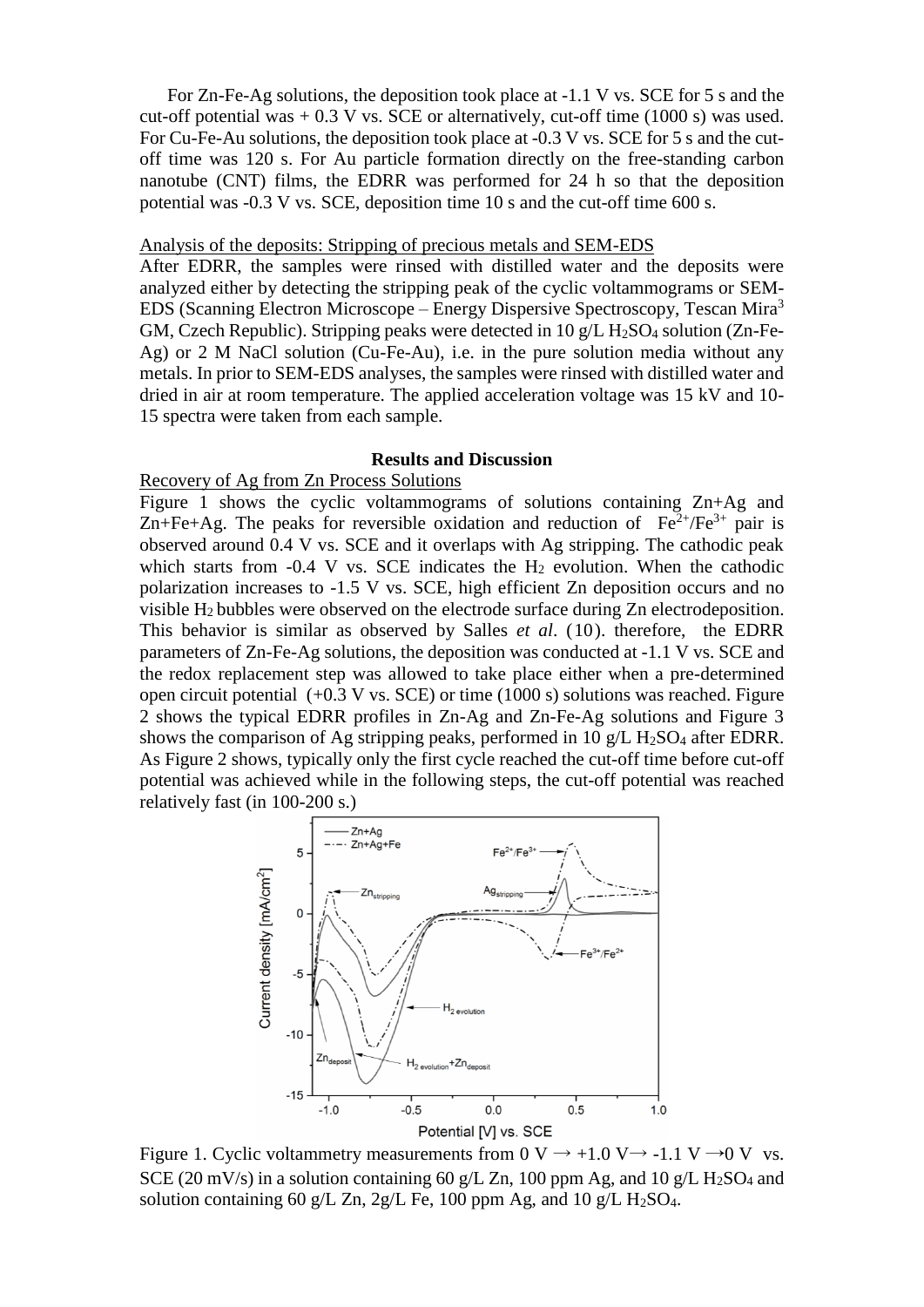

Figure 2. Potential profile during EDRR measurements in 60 g/L Zn, 100 ppm Ag, and 10 g/L H<sub>2</sub>SO<sub>4</sub> solution containing (A) 0 g/L Fe (B)1 g/L Fe (C) 2 g/L Fe (D) 10 g/L Fe. EDRR parameters used were  $E_1 = -1.1$  V and  $E_2 = +0.3$  V vs SCE,  $t_1 = 5$  s, and  $n = 10$ .



Figure 3. Silver stripping peaks after electrowinning  $(E = -1.1 \text{ V} \text{ vs. } SCE, t = 50 \text{s})$  in solution (60 g/L Zn, 100 ppm Ag and 10 g/L H<sub>2</sub>SO<sub>4</sub>) and after the EDRR experiments in solutions (60 g/L Zn, 100 ppm Ag and 10 g/L H<sub>2</sub>SO<sub>4</sub>) with varying Fe content (0-10 g/L),  $E_1 = -1.1$  V and  $E_2 = +0.3$  V vs SCE,  $t_1 = 5$  s, and  $n = 10$ .

Figure 3 clearly demonstrates the effect of impurity Fe to the silver recovery by EDRR: the stripping peaks decrease with increasing Fe content in the solution, i.e. impurity Fe decreases the recovery. This is believed to be due to competing  $Fe^{3+}/Fe^{2+}$  reduction during the redox replacement step. Without Fe in the solution, deposited Zn is oxidized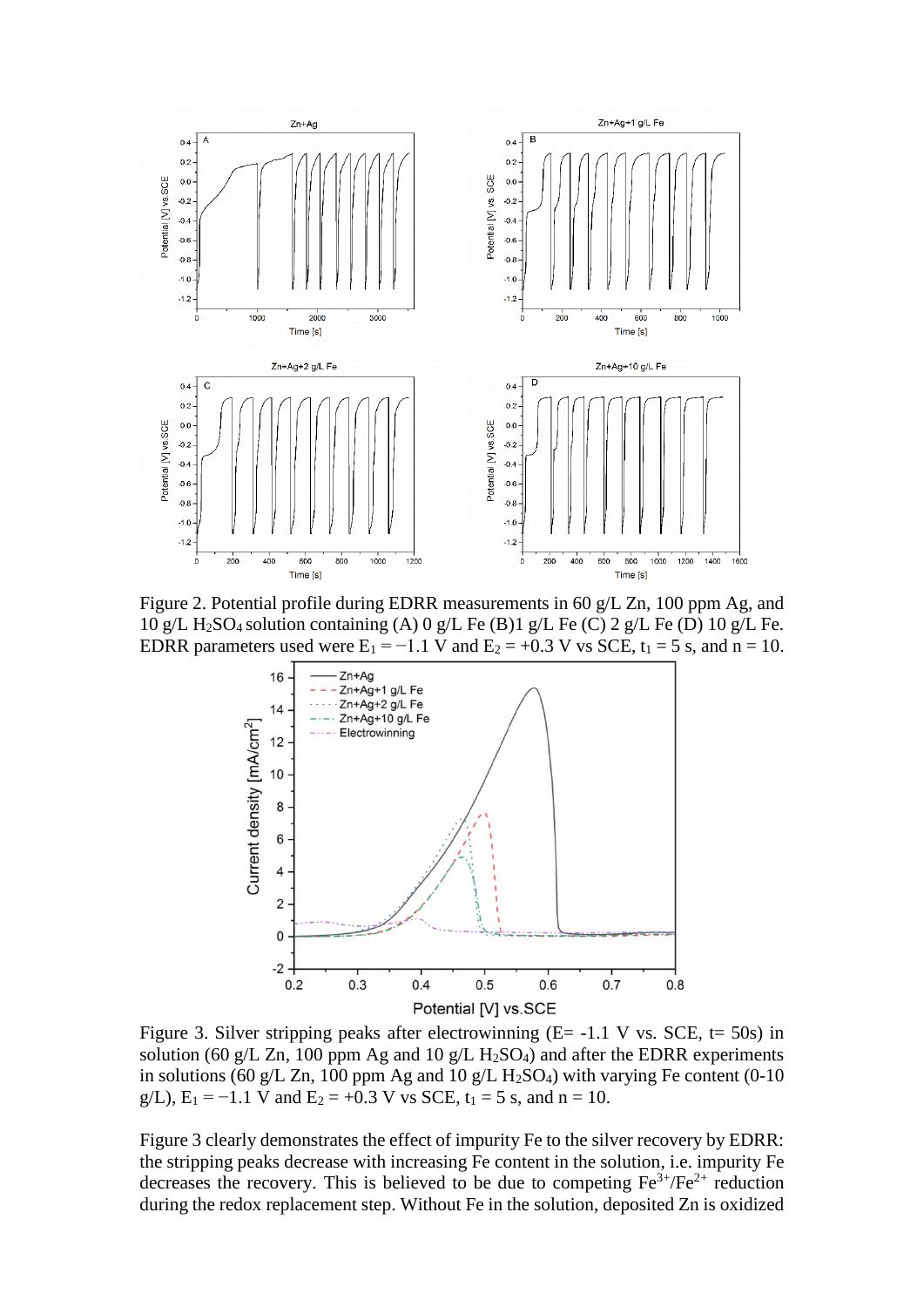back to the solution (as  $\text{Zn}^{2+}$ ) and Ag<sup>+</sup> is reduced to Ag<sup>0</sup> and deposited on the surface, resulting in high recovery of Ag. However, when Fe is present in solution, part of deposited Zn is also oxidized with  $Fe^{3+}$ , resulting in reduction of  $Fe^{3+}$  to  $Fe^{2+}$  and dissolution of Zn (as  $Zn^{2+}$ ) into the solution. Nevertheless, it is important to note that the EDRR method is clearly more effective in Ag recovery even at 10 g/L impurity Fe concentration than electrowinning, performed in pure Zn-Ag solutions, showing that EDRR is indeed a powerful method in Ag recovery sulfate based Zn process solutions even in the presence of impurity metals.

Table II further demonstrates the effectiveness EDRR when compared to electrowinning: in the latter method, the deposit contains mostly Zn while in EDRR the enrichment takes place (due to RR step) and despite of high impurity Fe concentrations in the solution, Ag is clearly the dominant element in the deposit while Zn and Fe vary 1-3 % and 0.1-0.2 %, respectively. Moreover, the purity of the deposit (Ag/(Fe+Zn) ratio) is actually higher when Fe is added to the solution with 1 and 2 g/L Fe impurity. This too is believed to be due to competing oxidation of Zn by  $Fe<sup>3+</sup>$  as discussed earlier in the Ag stripping results, resulting in higher Ag purity. Thus, despite of the fact that Fe decreases the recovery, it may have a positive effect on the purity of the deposit.

| <b>Method</b>  | <b>Solution</b><br>composition | $\text{Zn}(w t \%)$ |      |     | Ag(wt %) Fe(wt %) Ag/(Fe+Zn) |
|----------------|--------------------------------|---------------------|------|-----|------------------------------|
| <b>EDRR</b>    | $Zn+Ag$                        | 3.8                 | 30.9 |     | 8.1                          |
|                | $Zn+Ag+Fe(1g/L)$               | 1.7                 | 17.1 | 0.1 | 9.2                          |
|                | $Zn+Ag+Fe(2g/L)$               | 0.8                 | 11.2 | 0.1 | 11.9                         |
|                | $Zn+Ag+Fe(10g/L)$              | 0.9                 | 8.2  | 0.2 | 7.5                          |
| Electrowinning | $Zn+Ag$                        | 37.5                |      |     | 0.05                         |

**Table II:** Weight Percentages of Zn, Ag and Fe Present on Electrode Surface Based on SEM-EDS Analysis (average of 10-15 point analysis).

Recovery of Au from Chloride Process Solutions

In order to understand the impact of impurity Fe more, also the chloride based Cu-Fe-Au process was studied. Figure 5 shows a typical current density profile for EDRR in Au containing solutions and Figure 6 shows the stripping peaks of Au for different solution compositions.

Average current density at Cu deposition step is similar in both cases meaning that amount of copper deposited on cathode surface shall be virtually the same. However, the Au stripping peak after EDRR in absence of Fe in the solution is nine times higher when compared to Fe containing solution. The results show clearly a similar behavior as in the case of Zn-Fe-Ag solutions is, i.e. the competing  $Fe^{3+}/Fe^{2+}$  reduction decreases the overall recovery of Au.



Figure 5. Typical current profile without Fe (A) and with Fe (B) in Au/Cu solution.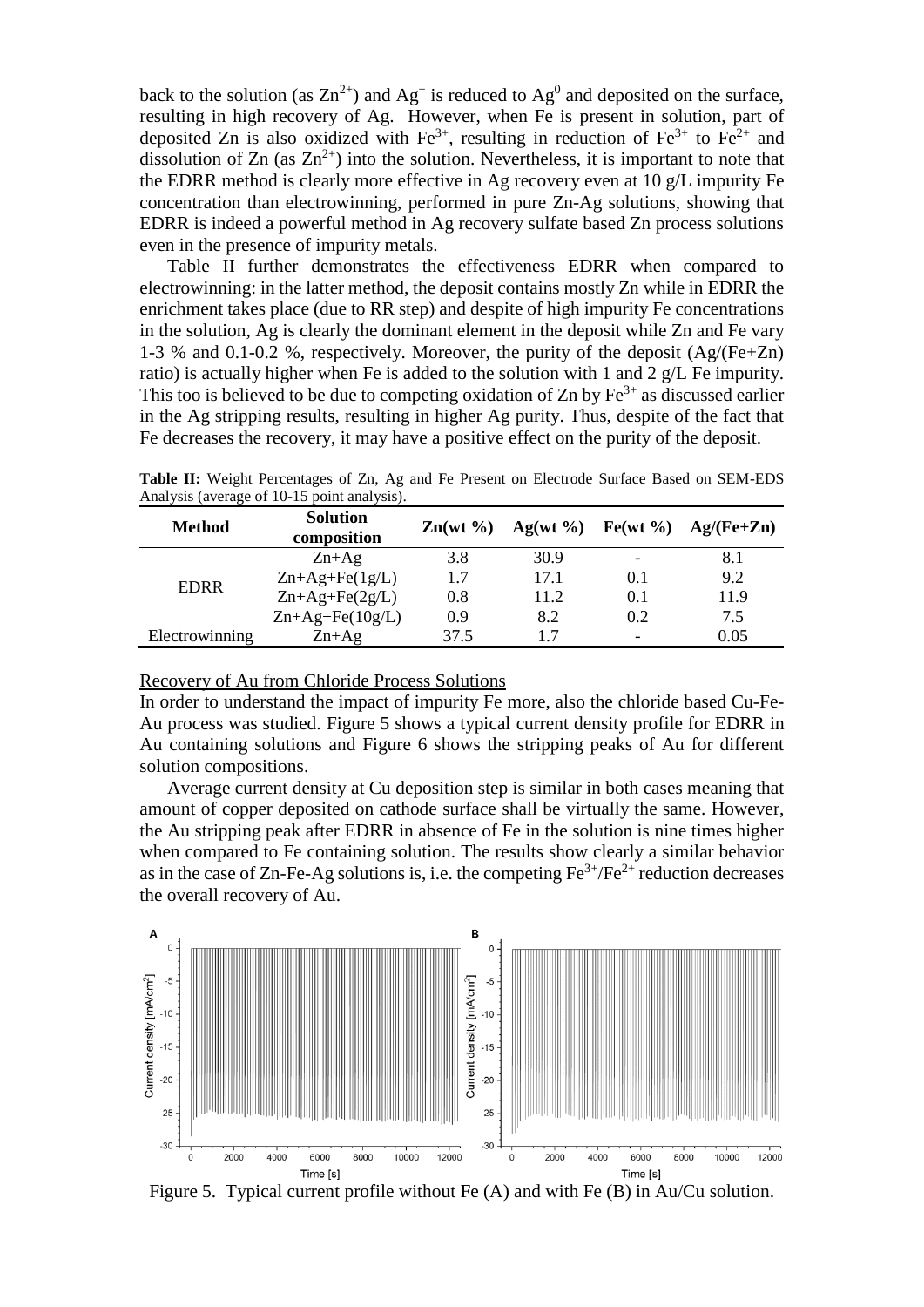

Figure 6. Au stripping peaks (scan rate 50 mV/s) after 100 EDRR cycles in solutions without and with Fe.

The results of SEM-EDS analysis of the cathode surface after EDRR shown in Table III support the hypothesis that Fe may increase the product purity. For instance, the Au/Cu ratio on the surface is 2.9 without Fe in solution and 3.7 in presence of Fe. The morphology of the deposit obtained from both solutions is illustrated with secondary electron image on Figure 7. When Fe is absent in the solution, formed deposit has porous structure but more uniformly distributed over the surface of electrode. On the other hand, when Fe was present in the solution, EDRR resulted in formation of Au particles of high purity sparsely dispersed at the surface.

| (average of 10-15 points). |                  |              |              |             |  |  |  |
|----------------------------|------------------|--------------|--------------|-------------|--|--|--|
| Sample ID                  | <b>Pt.</b> wt. % | Au, wt. $\%$ | Cu. wt. $\%$ | Au/Cu ratio |  |  |  |
| Without Fe                 | 93.6             |              |              | 2.9         |  |  |  |
| With Fe                    | 93.5             |              |              |             |  |  |  |

**TABLE III.** SEM-EDS analysis of the cathode surface after 100 EDRR cycles in Cu/Au solutions (average of 10-15 points).



Figure 7. Micrographs of Au/Cu deposit obtained in the EDRR experiments

# Effect of Industrial Multi-metal Solutions on Au Purity

Also, real industrial solution (Table I) was investigated as a potential raw material for Au recovery. Moreover, the base material used as electrode was a free-standing carbon nanotube (CNT) film (11), in order to test applicability for direct "manufacturing" of high-added value gold based product from industrial multi-metal solution.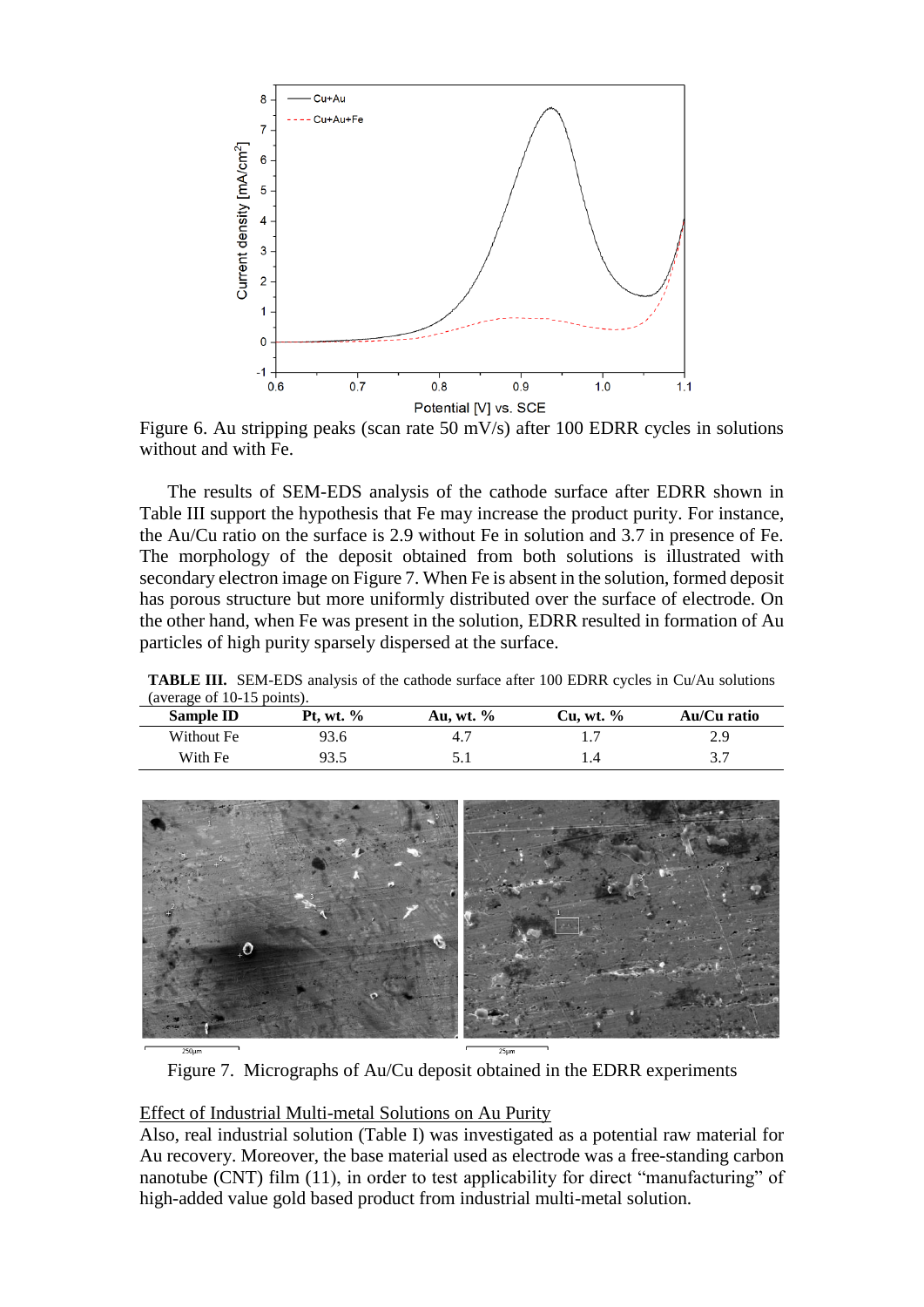Figure 8 shows successful formation of appr. 2  $\mu$ m particles with 35 wt-% of Au: this is an encouraging result, as the industrial solution used contained only 0.03 ppm of Au. In addition, impurities such as Se, Te, Ag, Cu and smaller amounts of Si and Cl accumulated on the surface. This clearly demonstrates that despite of large scale and concentration of other metals present in the solution, gold can be recovered with relatively high purity. It is worth noting that tailoring of the EDRR process parameters as well as solution composition can even further improve the product quality.



Figure 8. Au nanoparticle on carbon nanotube film from industrial process solution.

#### **Conclusions**

The effect of impurities, especially Fe, on the precious metal recovery by electrodeposition-redox replacement (EDRR) was studied in three different cases; Fe in Zn-Ag system, Fe in Cu-Au system and multimetal impurities in Cu-Au system. The EDRR parameters were tailored for each solution and after a number of EDRR cycles, the deposits were analyzed for Ag and Au.

These results clearly demonstrate that the presence of Fe decreases the recovered amount of valuable metal. This is suggested to be due to competition of precious metal (Au or Ag) reduction and  $Fe<sup>3+</sup>$  reduction at the cathode. However, this phenomenon might also benefit the purity of the precious metal deposit, as the base metal (Zn/Cu) can also be selectively oxidized by  $Fe^{3+}$ , thus enriching the surface with Au or Ag. The results also show that EDRR gives high enrichment of Au on carbon nanotube (CNT) surface, even from the industrial multimetal solution.

Therefore, it can be concluded that EDRR is an effective enrichment method when it comes to the high-quality recovery of precious metals from industrial streams where the concentration of precious metals is low (ppm scale) and of other metals is high  $(g/L)$ scale. Furthermore, it can provide a direct route for high-added value product preparation, such as Au particles on CNT.

# **Acknowledgments**

Academy of Finland (NoWASTE – Project No. 297962), EU Framework Program for Research and Innovation Horizon 2020 (MSCA-ETN SOCRATES – Grant Agreement No. 721385) and Finnish Steel and Metal Producers (METSEK-project) are acknowledged for financial support. The research utilized "RawMatTERS Finland Infrastructure" (RAMI, funded by Academy of Finland) based at Aalto University. Also Matthew Hicks, Research Mineralogist at Outotec Research Center in Pori is acknowledged for SEM images.